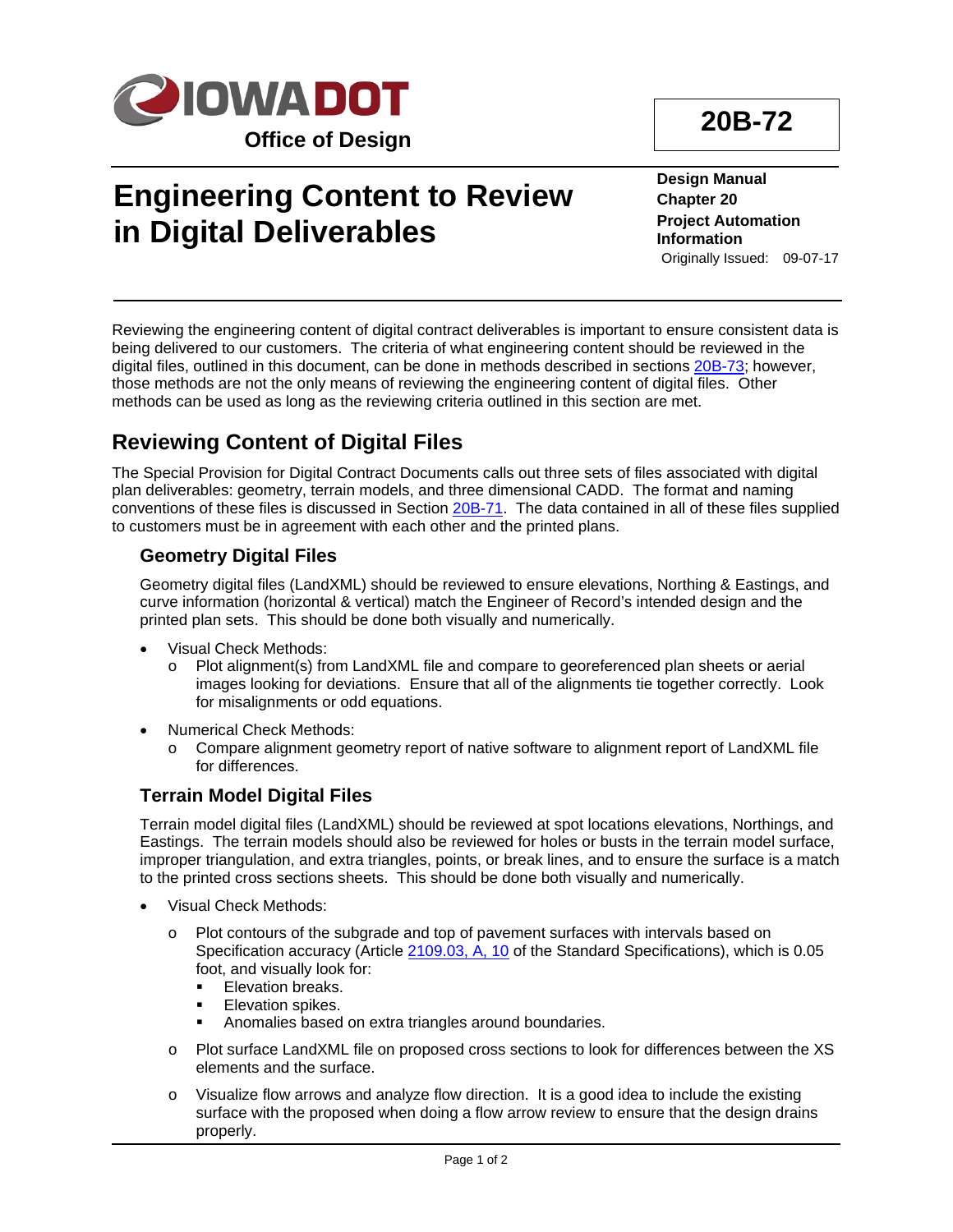- Numerical Check Methods:
	- o Plot LandXML surfaces on cross sections to check elevations at key locations to confirm that they are within Specification tolerances (0.05 foot vertically for subgrade, see Article 2109.03, A, 10 of the Standard Specifications, 0.10 foot vertically outside subgrade hinge point) compared to the mathematical value based on profile.

Surfaces should be plotted against all cross sections used for plan development and checked visually but, at a minimum, the elevations should be checked at key stations as defined below:

- Key breaks in surface at Structures:
	- Check elevations at subgrade locations at tie ins to bridge approaches:
		- o CL, LT&RT EOP (and other lane breaks as apply), EOS, and SUB\_SET (Refer to 21B-224 for point name definitions).
	- Check elevations at subgrade locations at large structures (RCB or Bridge) locations:
		- o CL, LT&RT EOP (and other lane breaks as apply), EOS, SET, and Hinge.
- Tie ins to existing ground:
	- Check elevations at the tie ins to the existing pavement/grading surface at beginning & end of project:
		- o CL, LT&RT EOP (and other lane breaks as apply), and EOS.
	- Check elevations at side road tie ins to existing pavement/grading surface:
		- o CL, LT&RT EOP (and other lane breaks as apply), and EOS.
- **Construction staking locations:** 
	- Plot surface into cross sections with intervals based on Article 2526.03, A, 3 of the Standard Specifications, which is, at a minimum, every 1000 feet for grading and every 500 feet for paving surface, as well as key transition points such as PC's, PT's, super elevation points, and any other critical points. Check elevations along subgrade surface against the mathematical solutions based on the profile & template.
- o Run station/elevation/offset report on LandXML surface to give elevation every 25 feet along centerline, and check against mathematical elevation based on profile. Round both mathematical values and report values to three decimals before comparing.

#### **Three Dimensional CADD Files**

Three dimensional break line CADD files (DGN) should be reviewed at spot locations for elevations, Northings, and Eastings. The three dimensional CADD files should also be reviewed to ensure they are a match to the corresponding terrain models. This should be done visually and numerically.

- Visual Check Methods
	- o Visualize the previously reviewed terrain model from LandXML and compare the DGN break lines with the terrain model visualized as:
		- Break lines
		- **Triangles**
		- **•** Contours
- Numerical Check Methods
	- o Review critical locations (same criteria as terrain models) in the same manner as break lines and compare the Northing, Easting, and elevation with that of the corresponding mathematical solution based on horizontal & vertical geometry.